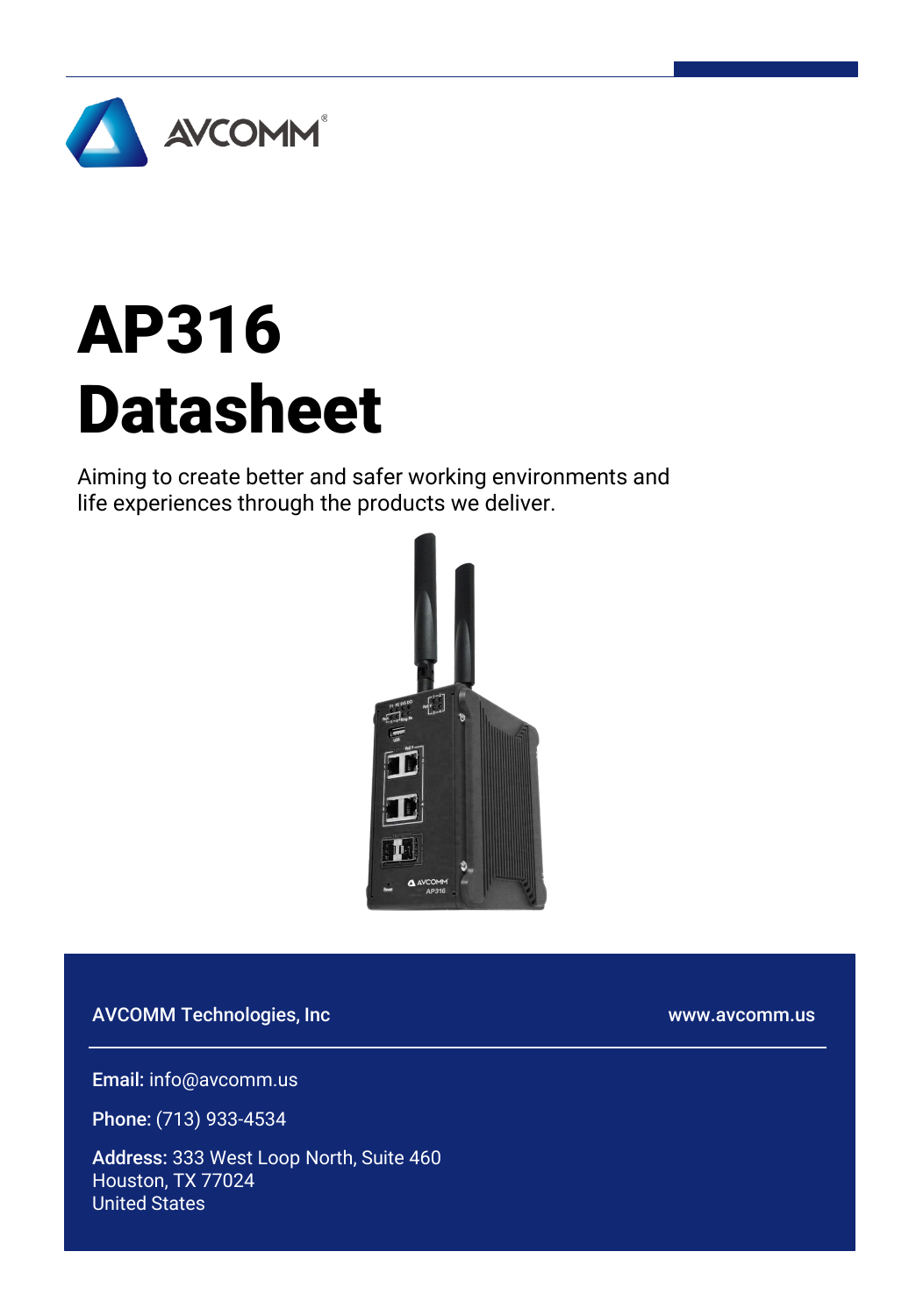

### **AP316** *Wireless Backup for ERPS v2 Network by exclusive LTE PoE Router*

### **Industrial Cellular PoE RoutingSwitch**

The unique LTE PoE router AP316 provides ultra-resilient network by latest G.8032 ERPS v2 ring technology with 6 Giga ports, 2-port 100/1000M fiber ports, and simultaneous high-speed LTE routing. The LTE can backup network in case of ring failure and works as a redundant gateway. Dual SIM standby enables auto switch to secondary cellular network if primary network disconnects. Moreover, the router offers 4 Gigabit PoE/PoE+ ports for feeding IP cam or wireless AP. Integrated firewall ensures safe data transmission. Compact size and ruggedized design bring reliable deployment under the harshest conditions.





#### **High Throughput Network Performance**

- LTE Cat.4, 2x2 MIMO, **150M downlink and 50M uplink**
- 4G/3G/2G full cellular network compatibility LTE-E: FDD B1/3/5/7/8/20; TDD B38/40/41 LTE-CN: FDD B1/3/5/8; TDD B38/39/40/41 LTE-U: FDD B2/B4/B12
- 4-port **Gigabit PoE** plus 2-port **Gigabit SFP,** high flexibility for selecting cable types and distances

#### **ITU-T G.8032 v1/v2 ERPS Ring Redundancy**

- An ITU standard Ring redundancy Protocol
- Provide sub-50ms protection and recovery switching for Ethernet traffic
- Interoperate with 3rd party industrial switch and still remain fast recovery time STP/RSTP
- Efficient network interconnection and topology with ERPS Chain, multiple chains

#### **Management Features**

- Various configuration paths, including WebGUI, CLI and SNMP
- LLDP topology control
- Support **VLAN**, **IGMP snooping**, **QoS**, rate control, port mirror
- ANMS- NMS system for individual node monitoring
- AIAS- Remote configuration software utility for distributed management

#### **Enhanced Cyber Security for Critical Application**

- Firewall for traffic classification
- DMZ, port forwarding, NAT for LAN protection
- OpenVPN, Ipsec, L2TP for secure connection
- Port Security
- HTTPs/SSH secure login, TACACS+

#### **Cloud Management Service**

- Support Amazon AWS & Microsoft Azure cloud service
- Support proprietaryATMS cloud service
- Interactive monitoring dashboard and map showsthe status, signal strength, location etc.

#### **Extreme PoE Capability**

- Provides 4-port IEEE 802.3af/at compliance PoE, up to **30W** per port
- Up to 120W PoE power budget
- Complete PoE management including per-port Power
- **Budget Control**, PoE **Scheduling and** PoE **Status**

#### **Rugged Design for Wayside Surveillance, ITS Application**

- NEMA TS2 compliance for ITS application
- Effective heat dissipation design for operating in **-40~75<sup>o</sup>C** environments
- Railway EMC: **EN50121-4** compliance
- CE Marking
- IEC61000-6-2/IEC61000-6-4 heavy industrial EMC
- Emission: FCC part 15 B Class A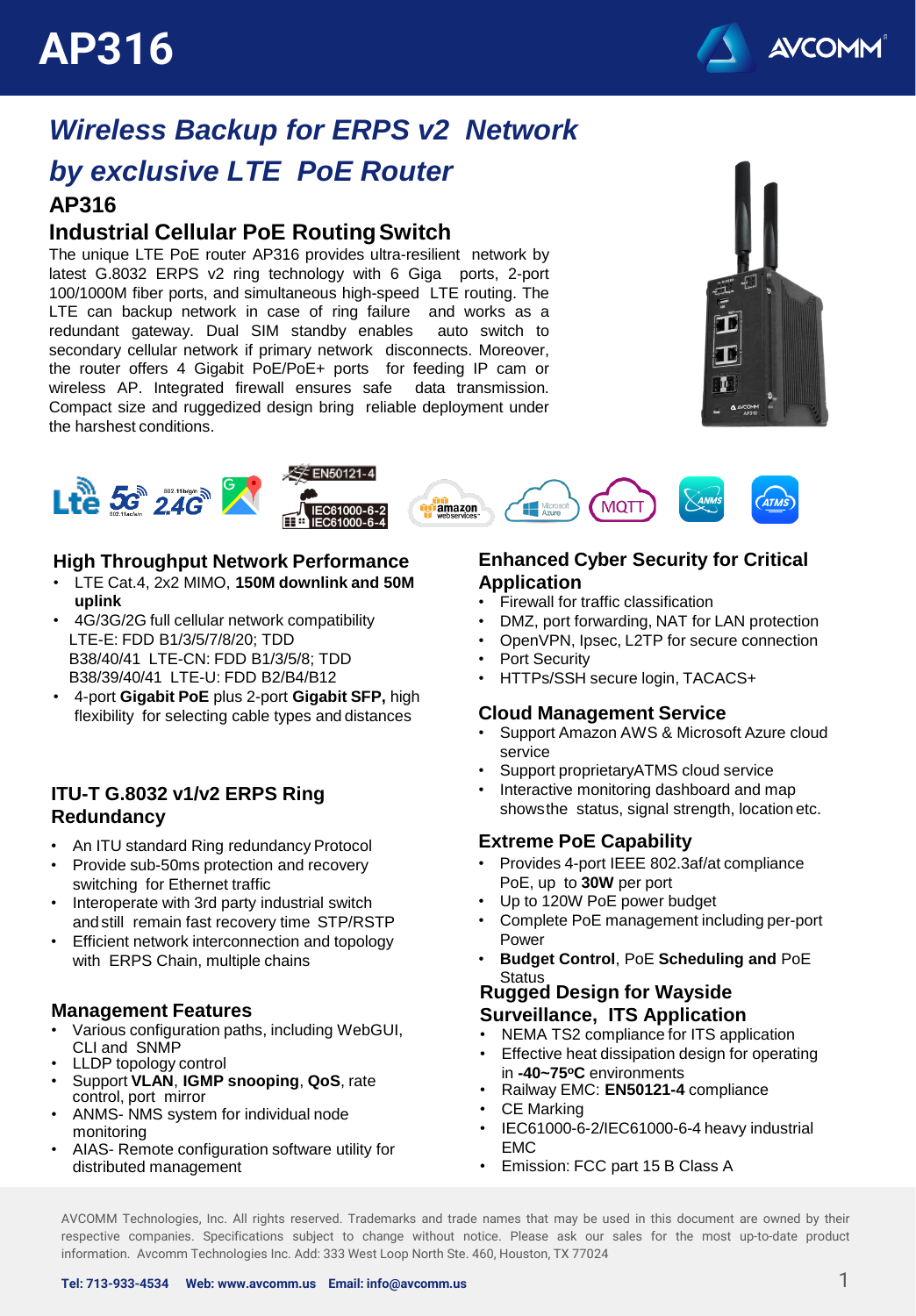

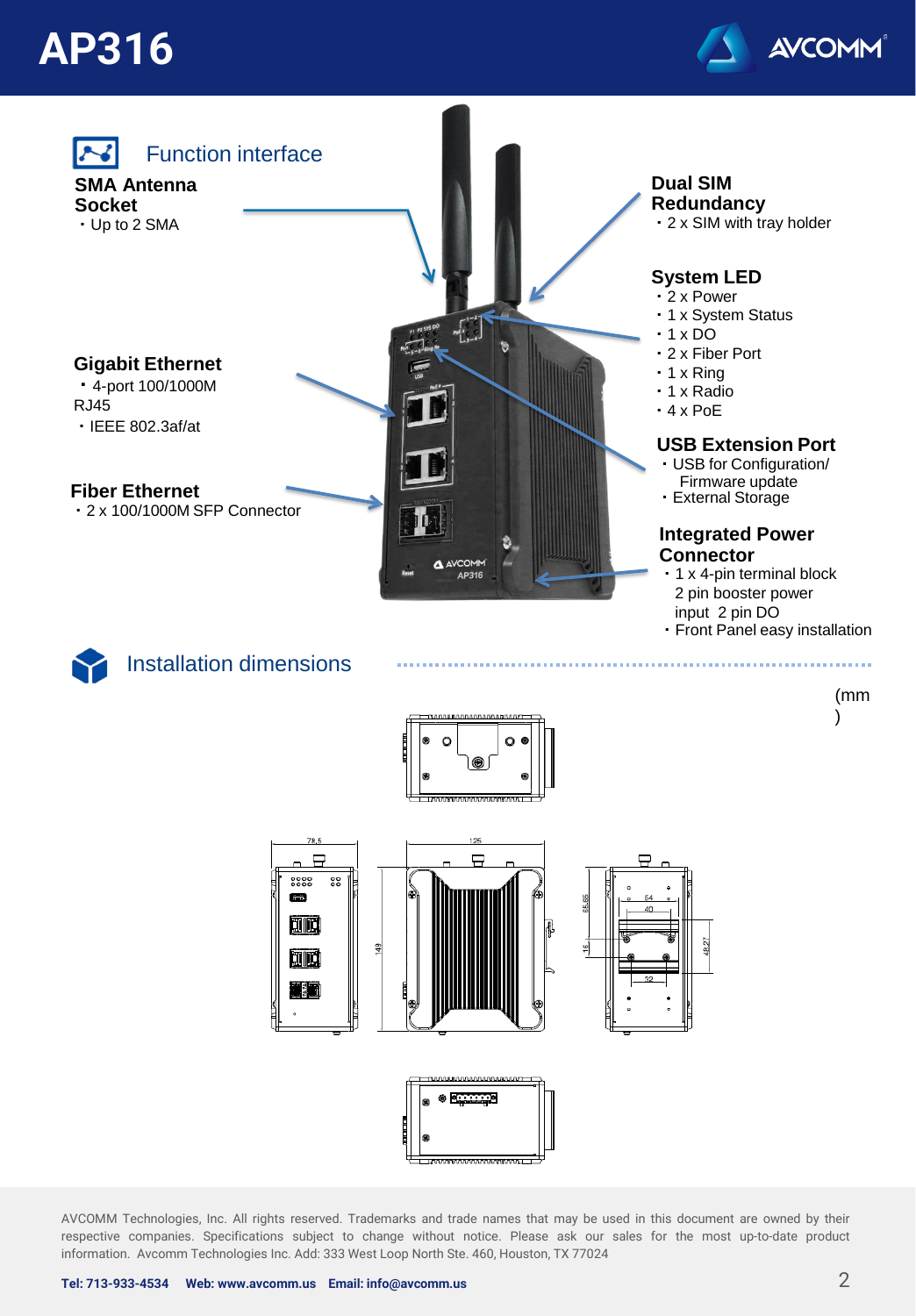

| <b>Technology</b>              |                                                                                                                                               |
|--------------------------------|-----------------------------------------------------------------------------------------------------------------------------------------------|
| <b>Standard</b>                | 3GPP Release 11 Long Term Evolution (LTE), fallback 3GPP Release 7,8,9 for HSPA/UMTS                                                          |
|                                | IEEE 802.3 10Base-T Ethernet                                                                                                                  |
|                                | IEEE 802.3u 100Base-TX Fast Ethernet                                                                                                          |
|                                | IEEE 802.3u 100Base-FX Fast Ethernet Fiber                                                                                                    |
|                                | IEEE 802.3x Flow Control and back-pressure                                                                                                    |
|                                | IEEE 802.3ab 1000Base-T Gigabit Ethernet copper                                                                                               |
|                                | IEEE 802.3z Gigabit Ethernet Fiber                                                                                                            |
|                                | IEEE 802.3af/at Power-over-Ethernet                                                                                                           |
|                                | IEEE 802.1AB Link Layer Discovery Protocol (LLDP)                                                                                             |
|                                | IEEE 802.1p Class of Service (CoS)                                                                                                            |
|                                | IEEE 802.1Q VLAN                                                                                                                              |
|                                | ITU-T G.8032 Ethernet ring protection switching (ERPS)                                                                                        |
|                                | IEEE 802.1D-2004 Rapid Spanning Tree Protocol (RSTP)                                                                                          |
| <b>Interface</b>               |                                                                                                                                               |
|                                | 4 x 100/1000MBase-T RJ45, Auto                                                                                                                |
| <b>Ethernet Port</b>           | Negotiation 2 x 100/1000MBase SFP                                                                                                             |
|                                | 2 x Power: Green On                                                                                                                           |
|                                | 1x SYS: Ready: (Green On), Firmware Updating: (Green                                                                                          |
|                                | Blinking) 1 x DO: Red On                                                                                                                      |
| <b>System LED</b>              | 2 x Fiber: Link (Green On), Activity (Green Blinking)<br>1 x Ring: Off: Ring disabled, Green On: Ring normal (Not RPL Owner), Green Blinking: |
|                                | Ring normal (RPL Owner), Amber On: Ring abnormal, Amber Blinking: Ring port fail                                                              |
|                                | 1 x Radio Ra: Radio status, 4G connection: Green On, 2/3G connection: Green blinking,                                                         |
|                                | Disconnected: Off                                                                                                                             |
|                                | 4 x PoE status: Green On                                                                                                                      |
| <b>Ethernet Port LED</b>       | Link (Green On), Activity (Green Blinking)                                                                                                    |
| Reset                          | System Reset(2~6 Seconds) / Default Settings Reset(over 7 Seconds)                                                                            |
| <b>USB</b>                     | 1 x USB for Configuration/Firmware Update                                                                                                     |
|                                | 6-Pin Removable Terminal Block<br>Connector 4 Pin for Redundant Power                                                                         |
| <b>Power Input, Digital</b>    | 2 Pin for DO (Relay Alarm)                                                                                                                    |
| Output                         | DO: Dry Relay Output with 0.5A/24V DC                                                                                                         |
| <b>Cellular Properties</b>     |                                                                                                                                               |
| <b>Standard</b>                | GSM/GPRS/EDGE 3GPP                                                                                                                            |
|                                | Release 6 UMTS/HSPA 3GPP                                                                                                                      |
|                                | Release 8                                                                                                                                     |
|                                | LTE 3GPP Release 11                                                                                                                           |
| Data Rate                      | GPRS: DL: max. 85.6 kbps, UL: max. 85.6                                                                                                       |
|                                | kbps EDGE: DL: max. 236.8 kbps, UL: max.<br>236.8 kbps HSPA: DL: max. 42 Mbps, UL:                                                            |
|                                | max. 5.76 Mbps                                                                                                                                |
|                                | LTE-FDD Cat.4: DL: max. 150 Mbps, UL: max. 50 Mbps, 2x2 DL                                                                                    |
|                                | MIMO LTE-TDD Cat.4: DL: max. 130 Mbps, UL: max. 35 Mbps,                                                                                      |
|                                | 2x2 DL MIMO                                                                                                                                   |
| <b>Band Information: LTE-E</b> | LTE: FDD B1/B3/B5/B7/B8/B20 (2100/1800/850/2600/900/800MHz)                                                                                   |
|                                | LTE: TDD B38/B40/B41<br>(2600/2300/2500MHz) WCDMA: FDD                                                                                        |
|                                | B1/B5/B8 (2100/850/900MHz) GSM:                                                                                                               |
|                                | B3/B8 (1800/900MHz)                                                                                                                           |
| <b>Band Information: LTE-U</b> | FDD LTE: B2/B4/B12                                                                                                                            |
|                                | (1900/1700/700MHz) WCDMA:                                                                                                                     |
|                                | B2/B4/B5 (1900/1700/850MHz)                                                                                                                   |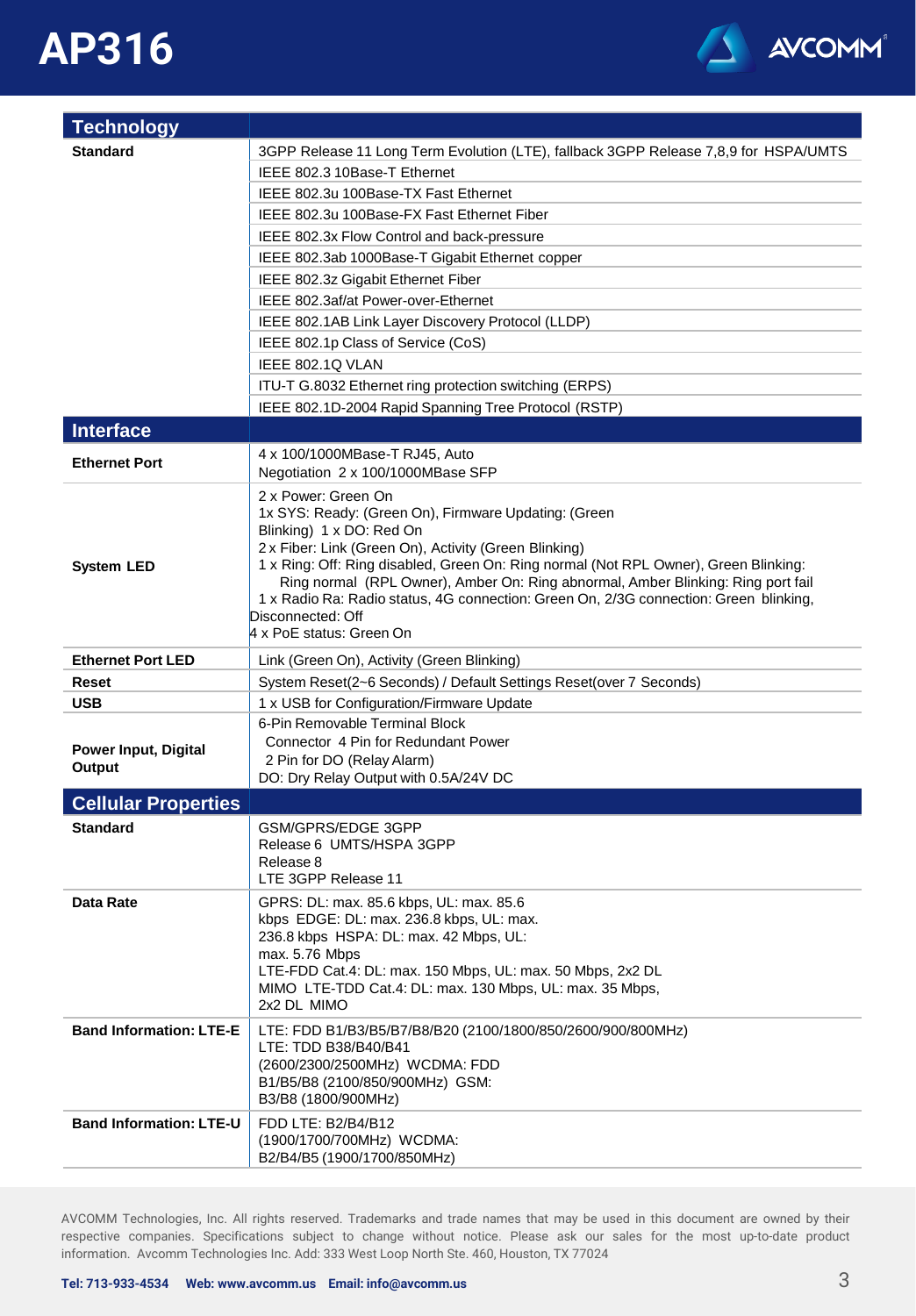

| <b>Band Information: LTE-</b><br>CN                  | LTE FDD: B1/B3/B5/B8 (2100/1800/850/900MHz)<br>LTE TDD: B38/B39/B40/B41<br>(2600/1900/2300/2500MHz) TD-SCDMA: B34/B39<br>(2000/1900MHz)<br>WCDMA: B1/B8 (2100/900MHz)<br>CDMA: BC0<br>GSM: 900/1800MHz |
|------------------------------------------------------|--------------------------------------------------------------------------------------------------------------------------------------------------------------------------------------------------------|
| <b>Antenna</b>                                       |                                                                                                                                                                                                        |
|                                                      | Frequency: 704~960/1710~2690 MHz                                                                                                                                                                       |
| <b>LTE Antenna</b>                                   | Gain: 2 dBi                                                                                                                                                                                            |
| (Default)                                            | Dimension: 161xΦ13 mm                                                                                                                                                                                  |
| <b>Power Requirement</b>                             |                                                                                                                                                                                                        |
| <b>Input Voltage</b>                                 | 48VDC(46~57VDC, 50~57VDC suggested for IEEE802.3at)                                                                                                                                                    |
| <b>Reverse Polarity Protect</b>                      | Yes                                                                                                                                                                                                    |
| <b>Input Current</b>                                 | 2.36A@54VDC                                                                                                                                                                                            |
| <b>Power Consumption</b>                             | Max 8.64W@54VDC full traffic without PD Loading, suggest to reserve 15% tolerance                                                                                                                      |
| <b>PoE</b>                                           |                                                                                                                                                                                                        |
| Power forwarding mode                                | Alternative A                                                                                                                                                                                          |
|                                                      | System: Max.                                                                                                                                                                                           |
| <b>PoE Power Budget</b>                              | 120W@75°C Per Port:                                                                                                                                                                                    |
|                                                      | Max. 30W                                                                                                                                                                                               |
| <b>PoE Standard</b>                                  | IEEE 802.3af/at                                                                                                                                                                                        |
| <b>Management</b>                                    | System/Port Power Budget Control, PD Alive Check, PoE Scheduling, PoE Status                                                                                                                           |
| <b>Software</b>                                      |                                                                                                                                                                                                        |
| <b>Management Interface</b>                          | CGI WebGUI, Command Line Interface (CLI), Telnet, SNMP                                                                                                                                                 |
| <b>User Management</b>                               | Radius client, TACACS+, local database                                                                                                                                                                 |
| <b>Time Management</b>                               | SNTP, Cellular Time                                                                                                                                                                                    |
| <b>IoT</b>                                           | AWS Agent, Azure Agent, ATMS Agent                                                                                                                                                                     |
| <b>Network Management</b>                            | IPv4, DDNS, SNMP v1/v2c/v3/Trap, MIB II, Entity MIB, MIBs, DHCP server/client, TFTP,<br>System Log, ARP response over 802.2 LLC SNAP, Proxy ARP, DNS (client/proxy)                                    |
| <b>Traffic Management</b>                            | NAT Routing, NAPT(SNAT/DNAT), Flow Control, VLAN, Class of Service, QoS, Rate<br>Control, IGMP Snooping v2, Port Mirror                                                                                |
| Routing                                              | <b>Static Route</b>                                                                                                                                                                                    |
| <b>Security</b>                                      | Firewall, DMZ, Port Forwarding, HTTPs, SSH, Port Security                                                                                                                                              |
| <b>Redundancy Protocol</b>                           | ITU-T G.8032 v1/v2 Ethernet Ring Protection Switching (ERPS)<br>Rapid Spanning Tree Protocol (RSTP), VRRP                                                                                              |
| <b>VPN</b>                                           | IPsec, OpenVPN, L2TP                                                                                                                                                                                   |
| <b>Cellular Configuration</b>                        | Radio on/off, 4G LTE/3G HSPA Configuration, SIM Security, Connection Status, Cellular to<br>Eth-WAN Redundancy, GPS positioning(by model)                                                              |
| <b>Utility</b>                                       | AIAS, ANMS, Ping, Traceroute                                                                                                                                                                           |
| <b>Mechanical</b>                                    |                                                                                                                                                                                                        |
| <b>Installation</b>                                  | <b>DIN Rail</b>                                                                                                                                                                                        |
| <b>Enclosure Material</b>                            | Steel Metal with Aluminum                                                                                                                                                                              |
| <b>Dimension</b>                                     | 78.5 x 149 x 125 mm(W x H x D) / without DIN Rail Clip                                                                                                                                                 |
| <b>Ingress Protection</b>                            | IP <sub>30</sub>                                                                                                                                                                                       |
| Weight                                               | Around 800g                                                                                                                                                                                            |
| <b>Environmental</b>                                 |                                                                                                                                                                                                        |
| <b>Operating</b><br>Temperature &<br><b>Humidity</b> | -40°C~75°C, 5%~95% Non- Condensing                                                                                                                                                                     |
| <b>Storage Temperature</b>                           | $-40^{\circ}$ C $-85^{\circ}$ C                                                                                                                                                                        |
| <b>MTBF</b>                                          | >200,000 hours                                                                                                                                                                                         |
| <b>Warranty</b>                                      | 5 years                                                                                                                                                                                                |